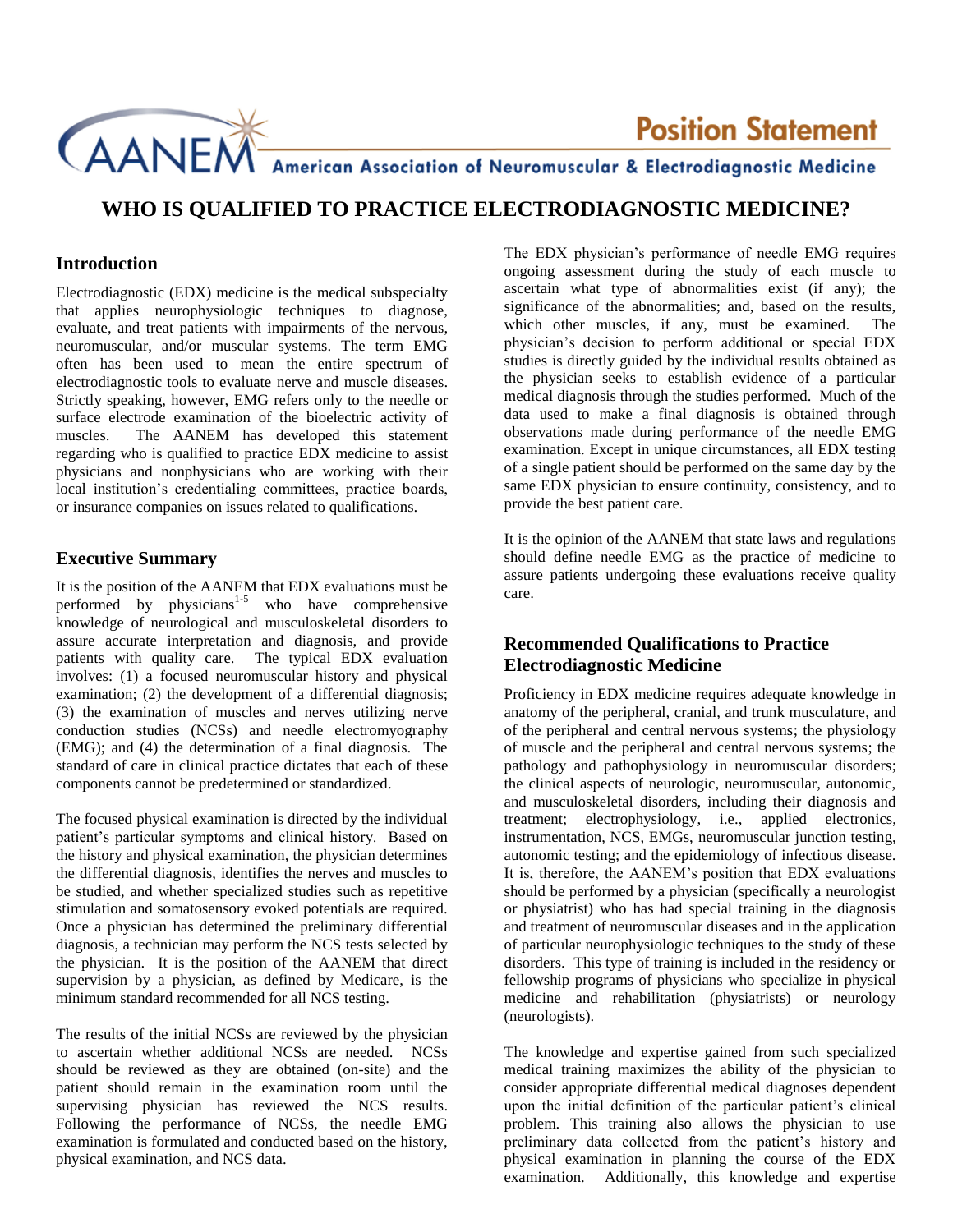enables the physician to assist referring physicians in particularly complex diagnostic situations.

The EDX evaluation is a physician's assessment of a patient to establish an accurate diagnosis of a presenting clinical problem that suggests a neuromuscular disorder. Except in unique circumstances, interpretation of any portion of the EDX data alone, absent face-to-face patient interaction and control over the process, is substandard care. The physician establishes the diagnosis after performing a focused history, review of the symptoms and physical examination, and electrophysiologic evaluation of selected functions of the central nervous system, nerve roots, peripheral nerves, neuromuscular junction, and muscles. When an accurate diagnosis has been made and shared with the referring physician, the referring physician is able to develop the best treatment plan possible.

The EDX evaluation is an extension of the neurologic portion of the physical examination and requires detailed knowledge of the patient and his or her disease. Unlike many laboratory tests, EDX testing is not performed in a standard fashion, but must be specifically designed for each individual patient. In addition, it is often necessary to modify or add to the procedure during the examination, depending on the findings, which results in appropriate data being collected and proper conclusions being drawn.

Collection of the clinical and electrophysiologic data should be entirely under the supervision of the EDX physician. The physician may collect all of the data directly from the patient or may delegate collection of some data to a specifically trained nonphysician or physician in a residency training program or fellowship. Training of nonphysician personnel who perform NCSs is the ongoing responsibility of the supervising physician. Physicians in a residency or fellowship program require close supervision during the actual testing and careful review of the report of the findings before it is sent to the referring healthcare professional. Data collection is achieved by a variety of procedures, including motor and sensory nerve conduction latency and velocity studies, invasive needle or surface electrode EMG, repetitive stimulation studies, reflex latency measurements, measurements utilizing electronic averaging of evoked potentials, twitch tension measurements, exercise tests, and evaluation of autonomic nervous system functions. Many of these tests also are used to monitor nerve and muscle function during surgical procedures.

Determining appropriate delegation of any portion of these EDX studies should be at the discretion of the EDX physician, but only physicians should perform any portion of the examination which requires needle insertion (needle electromyography or EMG). This AANEM position regarding needle EMG is similar to that of the American Medical Association,<sup>1</sup> American Academy of Neurology,<sup>2</sup> American Academy of Physical Medicine and Rehabilitation,<sup>3</sup> American Neurological Association, Department of Veterans Affairs (Veterans Administration), $\int$  and many state medical examining boards. A court decision also has upheld this principle.<sup>5</sup>

Needle electrode insertion requires a detailed knowledge of anatomy and carries a small but finite risk of injury to anatomic structures (nerves, arteries) that can only be reliably identified by a physician. Appropriate precautions also must be taken to avoid transmitting possible lethal diseases, such as hepatitis, Jakob-Creutzfeldt disease, or acquired immune deficiency syndrome (AIDS). Furthermore, some patients have additional risk factors that require testing by a physician knowledgeable in the recognition and management of those problems. Such patients include those who require examination near major blood vessels or the abdomen or lung, are on anticoagulants, have undergone recent cardiac surgery for valve replacement, or have pacemakers, bleeding disorders, or indwelling central venous or arterial lines.

Interpretation of electrophysiologic data and integration with other clinical data in making a diagnosis are carried out by the EDX physician based on his or her training, knowledge, and experience. Problems are more likely to be misdiagnosed or missed completely if NCSs are performed without EMG and/or if a physician without the proper skill and training is interpreting the data, making a diagnosis, and/or establishing a treatment plan. Recent research supports that physiatrists and neurologists are much more likely to identify several neuromuscular conditions, such as polyneuropathy, lumbosacral radiculopathy, and carpal tunnel syndrome, than other providers. 6 Significant concordance exists in neurologists and physiatrists rates of identification of such disorders, and the extent of testing, whereas other providers such as chiropractors, physical therapists, and podiatrist had striking variation in both the scope of testing and rates of identification.<sup>6</sup>

Improper performance or interpretation of the EDX examination may be dangerous to the patient and misleading to the referring physician.<sup>7</sup> For example, the exact site and type of a surgical operation performed on a patient may be determined in part by findings of disease discovered during the course of the EDX examination. Therefore, the EDX physician's knowledge of diseases and their clinical electrophysiologic manifestations is needed to interpret such results properly.

Training should include the basic sciences pertinent to the understanding of these diseases, as well as additional special knowledge of electrophysiologic techniques. The AANEM has established recommended educational guidelines for EDX training programs. The detailed guidelines can be obtained at [www.aanem.org/Education.aspx.](http://www.aanem.org/Education.aspx) The recommended educational requirements for the EDX physician include:

- 1. A residency in neurology or physical medicine and rehabilitation, accredited by the Accreditation Council for Graduate Medical Education or Royal College of Physicians and Surgeons of Canada.
- 2. A period of preceptorship in EDX medicine under direct supervision of an experienced EDX physician.
- 3. The preceptorship should be at least 6 months fulltime or equivalent. The first 3 months should be rigidly structured and supervised. At least 200 complete EDX evaluations should be performed on separate occasions during the 6 months; these studies should be documented and interpreted, and include